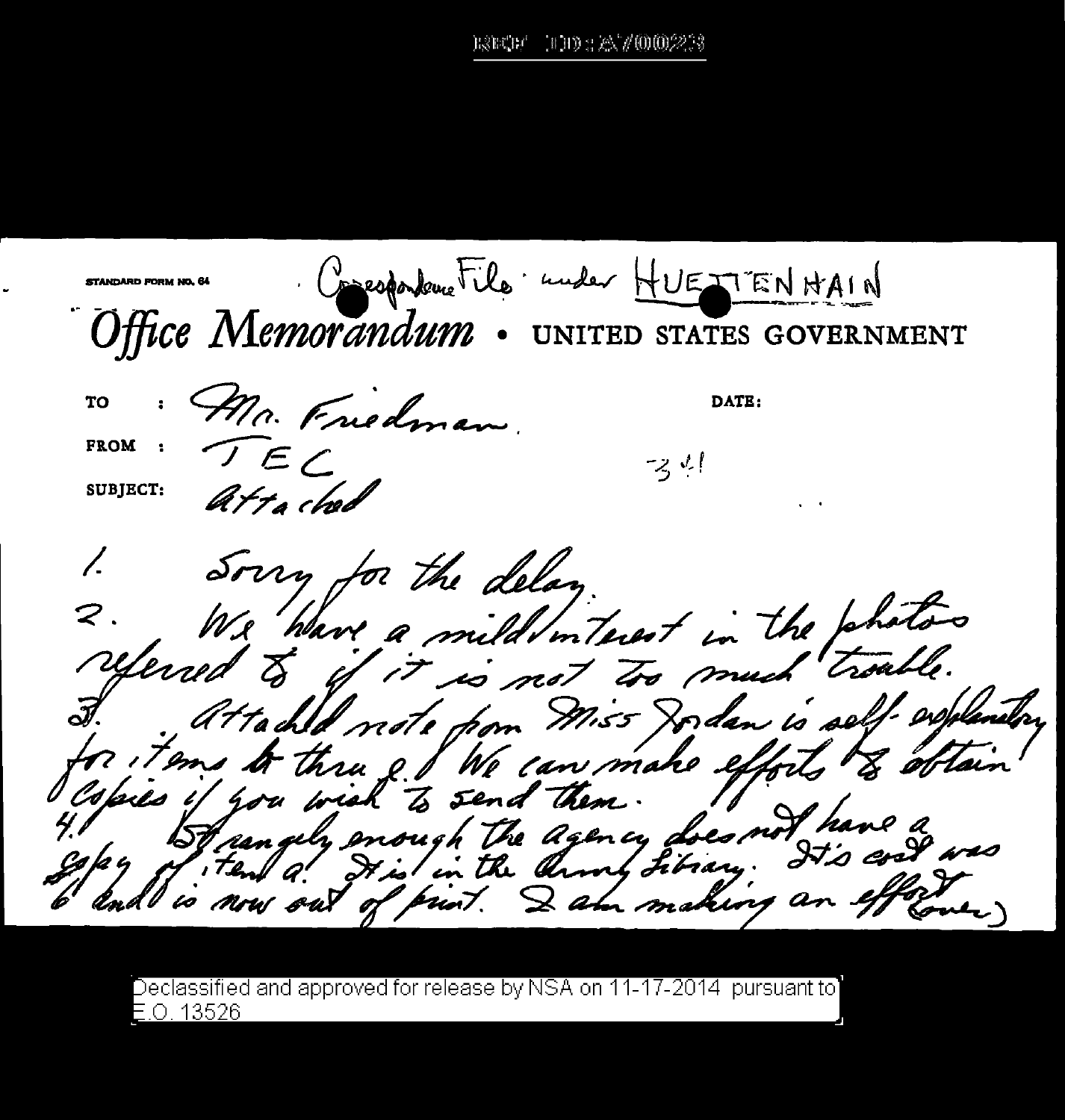## TOD : AVOO23 s≷l¤Ct≠' i

to get one of will morease the order to two if you Which to give one to Dr. Huetten hair. Ind. Julianes tells me that he worked with Wolfe prior & his entry into the Army. Goldner selys that it is of Swall value, but & think the Agency can well buy every book on the Sablet. 5.1 Please let me tenou your desires. Very respectfully, Holbergiers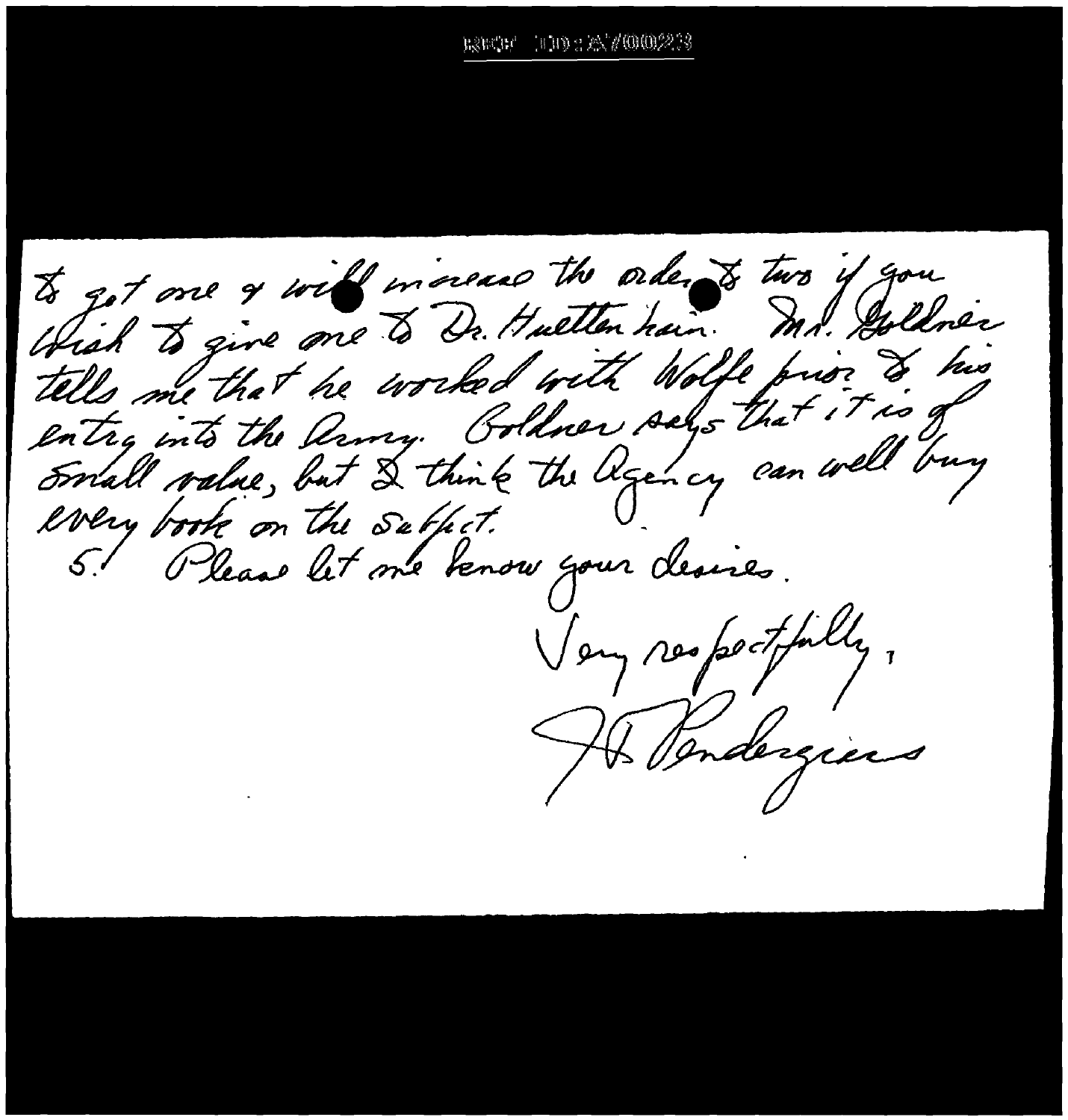**CTANDARD ROBM AD RA** 



TEC - Commander Pendergrass **TO**  $\mathbf{r}$ 

18 January 1954 DATR:

 $ROM : 1812 - 0.$  Jordan

Material for Mr. Friedman SUBJECT:

We have one report and a microcard of Item "b" Microcard of Item "c"  $\sim$   $\sim$ Mr. Friedman may keep this copy of Item Man We have no copies of item "e"

If Mr. Friedman would like to have us make a copy of Item "b" we will be glad to do so.

Cl. Jordan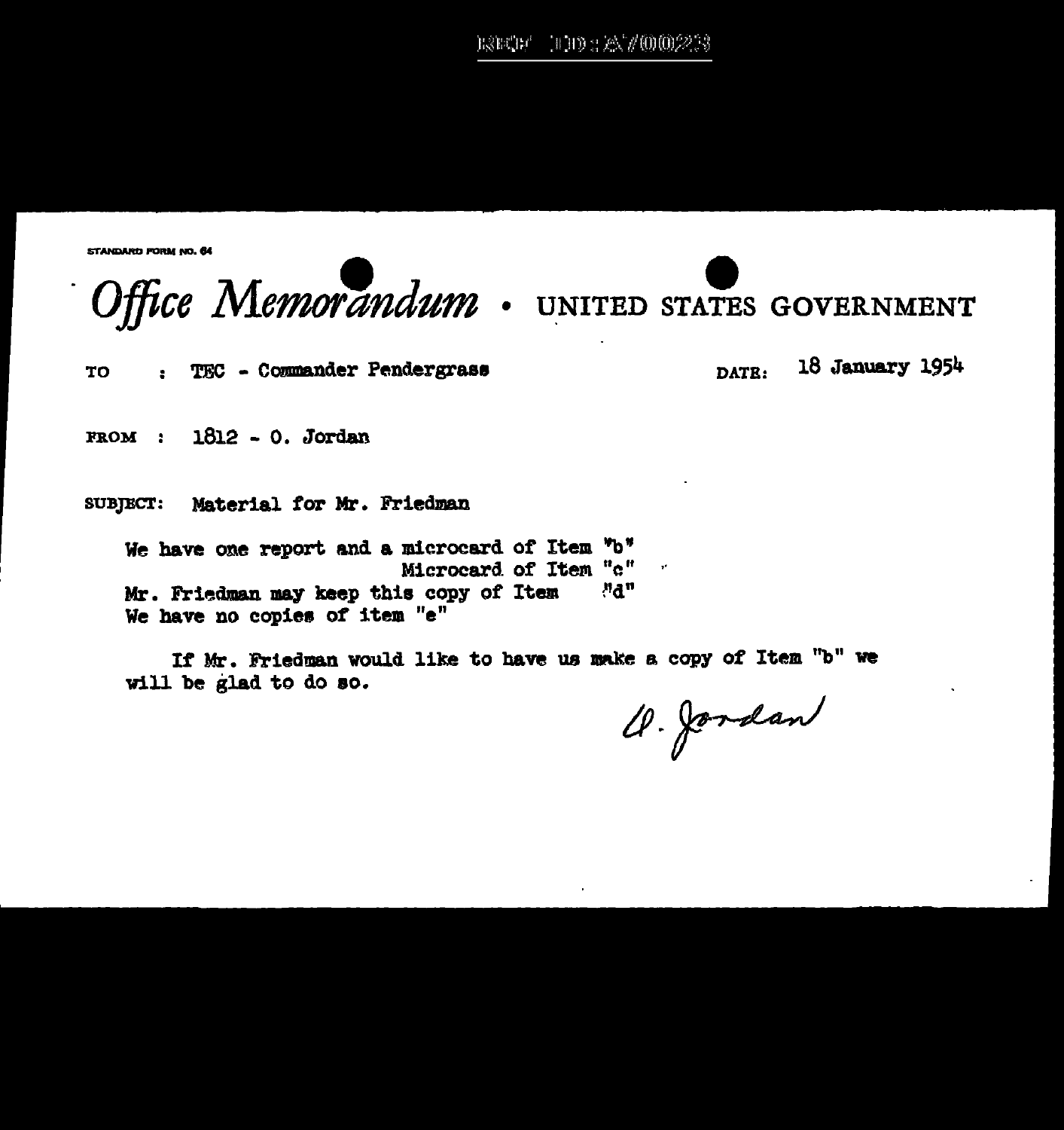ä.  $\star$  $\overline{a}$ IDA AFTIG OPPER APPROVALS, DISAPPROVALS, **英国D > MEMO ROU** 1 NAME OR TITLE **INITIALS CIRCULATE** <u> کک 4</u>ک **ORGANIZATION AND LOCATION** DATE **COORDINATION**  $\mathbf{z}$ **FILE INFORMATION**  $\mathbf{3}$ NECESSARY<br>ACTION NOTE AND **RETURN**  $\overline{4}$ SEE ME **SIGNATURE REMARKS** recall ふト dis محتمتين 79 2 с ۞ت Э α Ó DATE FROM NAME OR TITLE 0. t Jan 5 ORGANIZATION AND LOCATION **TELEPHONE DD** 1 FEB 50 95 Form 12, 10 Nov 47, which may be used. 16-48487-4 GPO X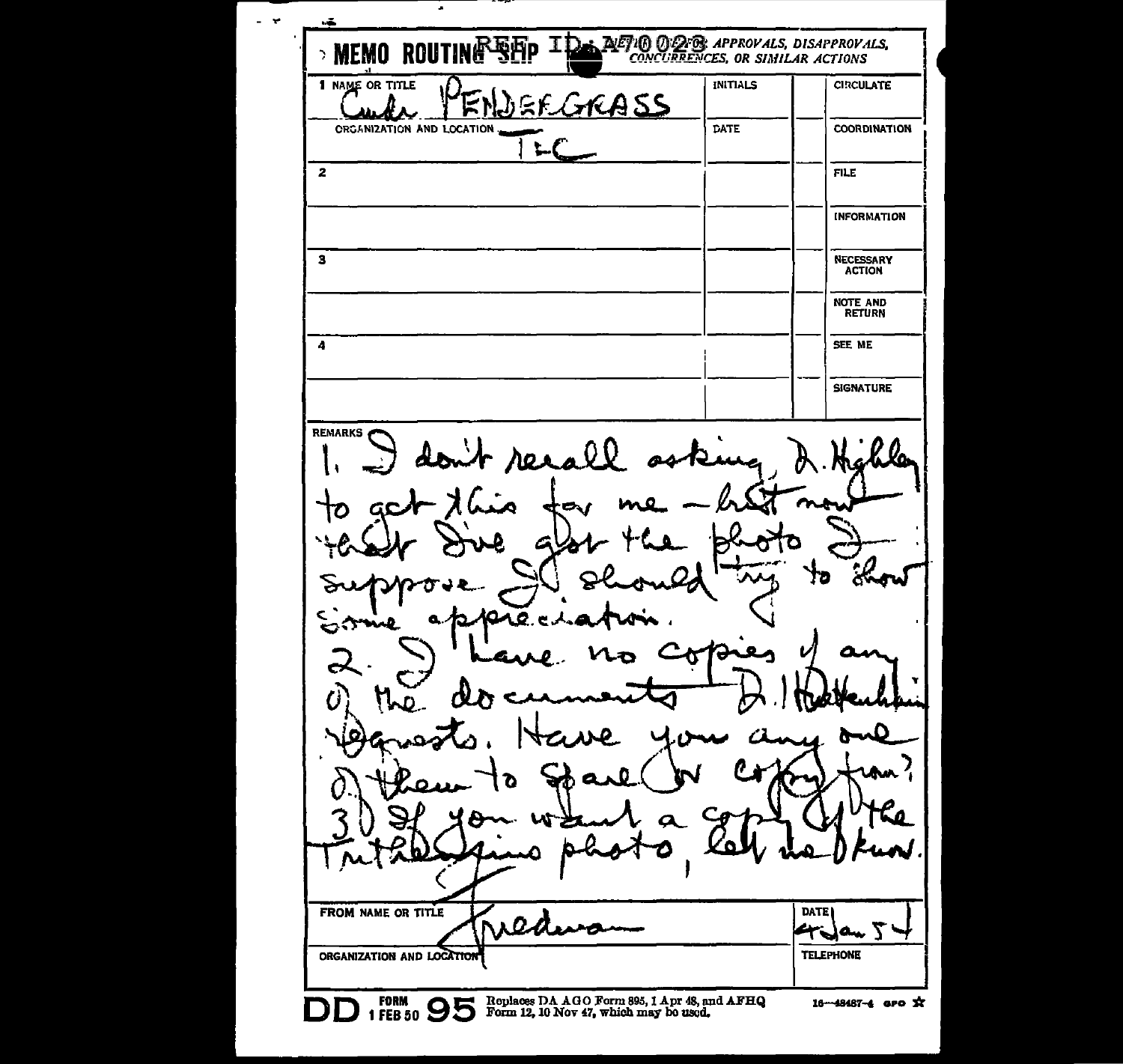- 100 : A70023 rarche"



Material and Request for Mr. Friedman

Attached to this memorandum is a self-explanatory cover letter from CIA and the photographs as noted in paragraph 1 of that letter. If you desire to provide any of the documents as listed under paragraph 2, this office will be glad to forward, them, to CIA.

**ČGROTIGH** Chief, Liaison Control Section Production

 $= 12.5$